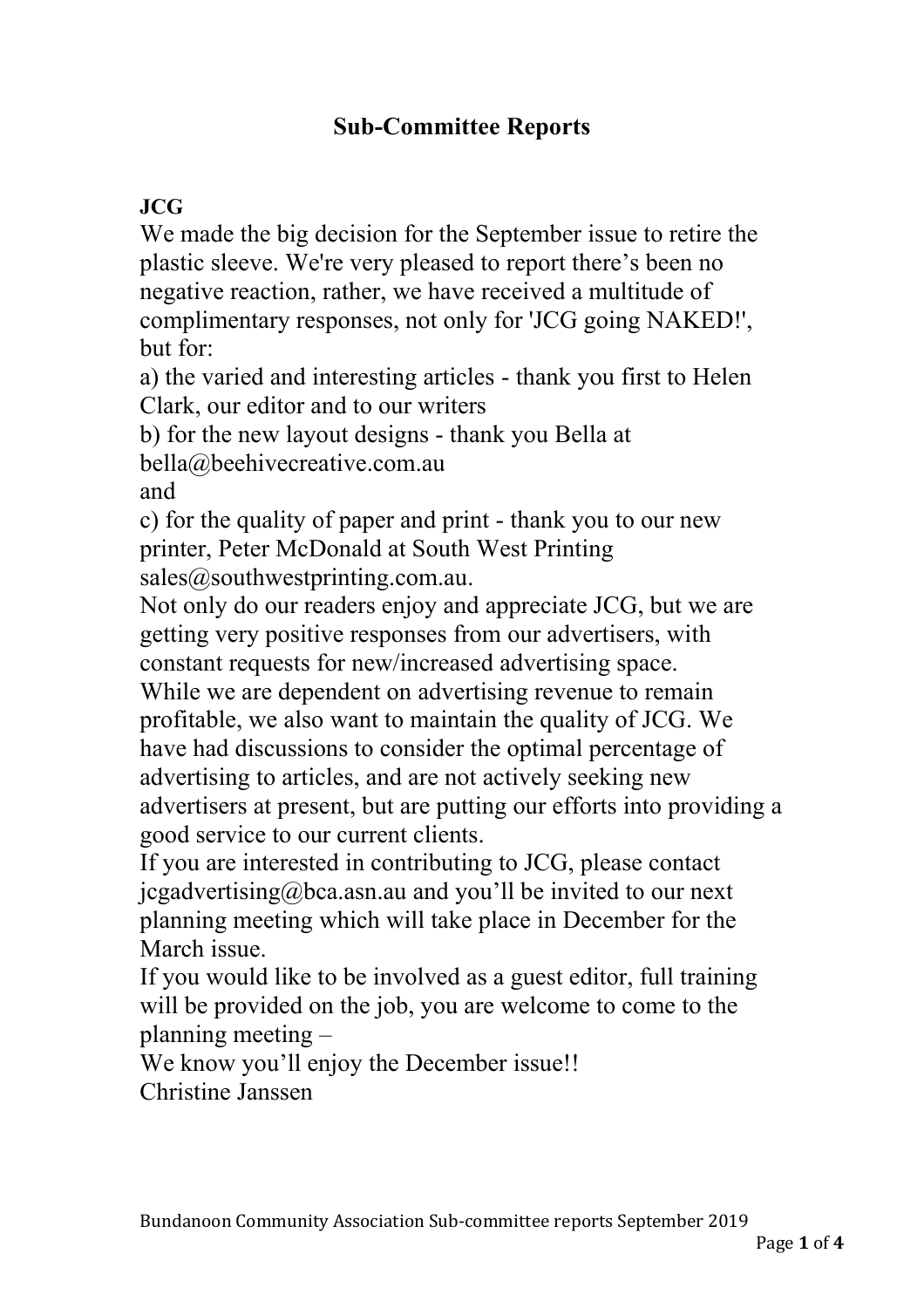# **Welcome Packs**

We aim to have a print run in early October of folder pages and thus enable assembly of enough packs to last several months, once updated pages have been received. Following on from last year's successful process I will ask for volunteers to once again help with the assembly.

Meanwhile I am printing the required pages on my own printer to meet the current demand for packs.

The printed cards inviting new residents to contact me for welcome packs are working well. Most retail outlets and services have the cards and distribute them to new arrivals. As stated previously future plans are to investigate the possibility of making the pack easier to produce and update. Any suggestions will be gratefully received. Lyn Morehen

### **Bundanoon Sings!**

Our community choir is gathering its resources for its "Carols by Fairylight" on 14 December. It has welcomed several new members, and continues to appreciate Danielle Hewitt's leadership in singing all sorts of well loved music from classical to contemporary. Geoff McCubbin

#### **Arts Bundanoon**

On Saturday, 14th September Arts Bundanoon hosted the brilliant Australian pianist, Tony Lee. This was Tony's fifth visit to Bundanoon and, as always, he did not disappoint. Tony's virtuoso performance amply supported his position as one of Australia's finest pianists. Greg Slater

# **Hall Report**

Very little to report this month. The Hall has been busy as usual. Council have carried out some work on the drainage behind the Hall, and have installed a shiny new cistern above the urinal in the men's toilet. All very exciting!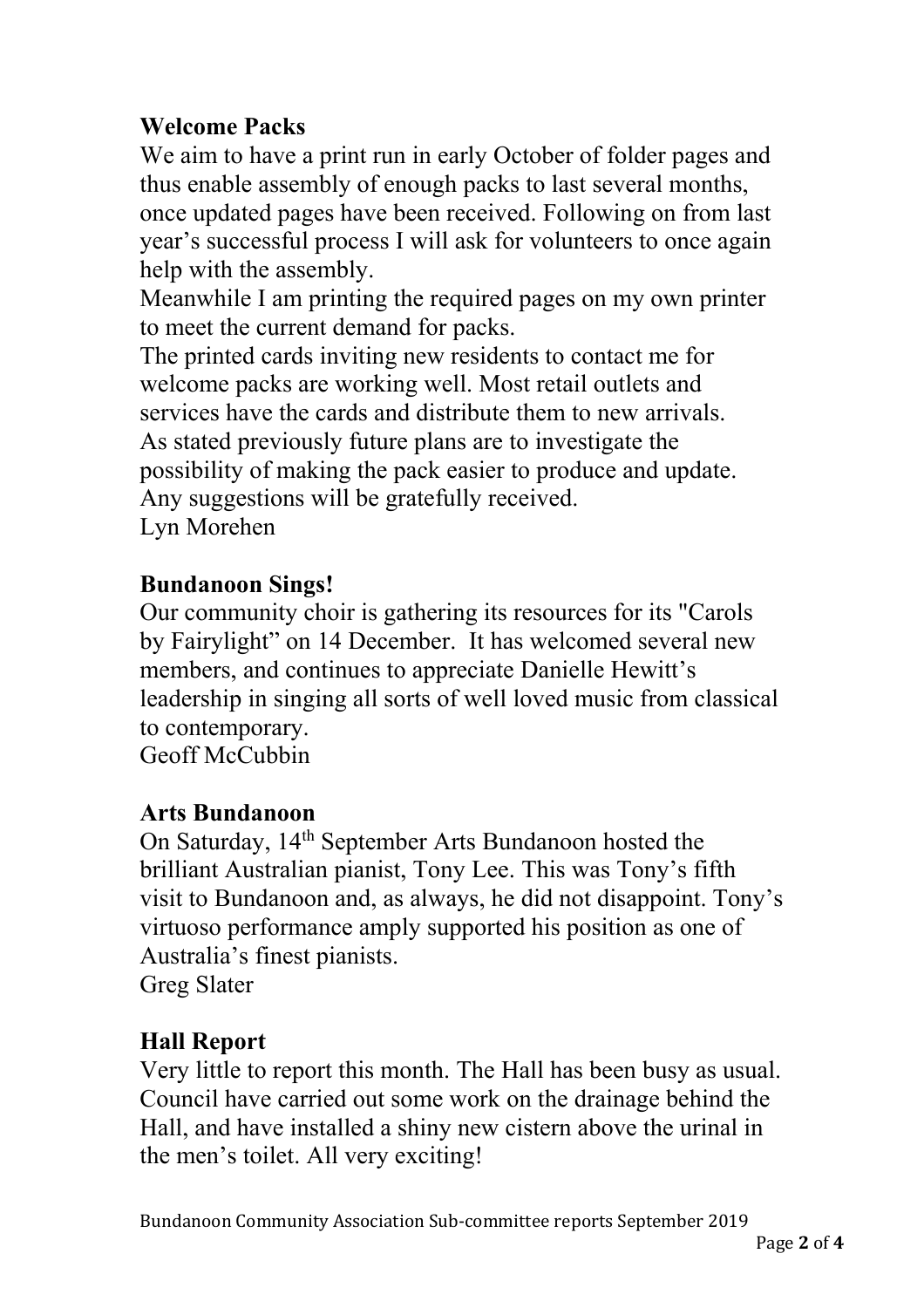After much nagging, Council is now contacting the Hall Booking Officer to find out when the Hall is not in use to plan their visits for maintenance and other activities they participate in. Exercise classes were disrupted by the plumber on a number of occasions over the past few weeks. Rosemary Page

# **Green Team**

We are back after a two month winter break. We have been heartened by the better than expected display of Daffodils this year after a dry winter. We hope everyone enjoyed the splash of colour in and around the village.

Thirteen volunteers met for our September Working Bee and managed to fill several big bags of weeds which then went to feed some lucky chooks. A good bit of recycling! Our next Working Bee will be on Tuesday the 8th of October at 8.30am meeting at the Information Bay.

The Green Team and the History Group are working to continue the great work done by Sydney Rail on the embankment with some discussions with their management taking place. We are hoping for more involvement from Sydney Rail in future. John White

# **Melting Pot**

We have had two productions since the BCA last met.. A full length production of And No More Shall We Part, directed by Josh Hewitt, which was extremely well attended. Written by Tom Holloway, it was incredibly thought provoking and had all the villages discussing the content. The two actors, Miranda Lean and Chris Downey, did an amazing job, it was a very demanding play. There was a Q&A following the last performance where audience members could ask questions or just state how they felt about the content of the play and the issues covered. There was much discussion both in the Hall and in the cafes. A great success all round.